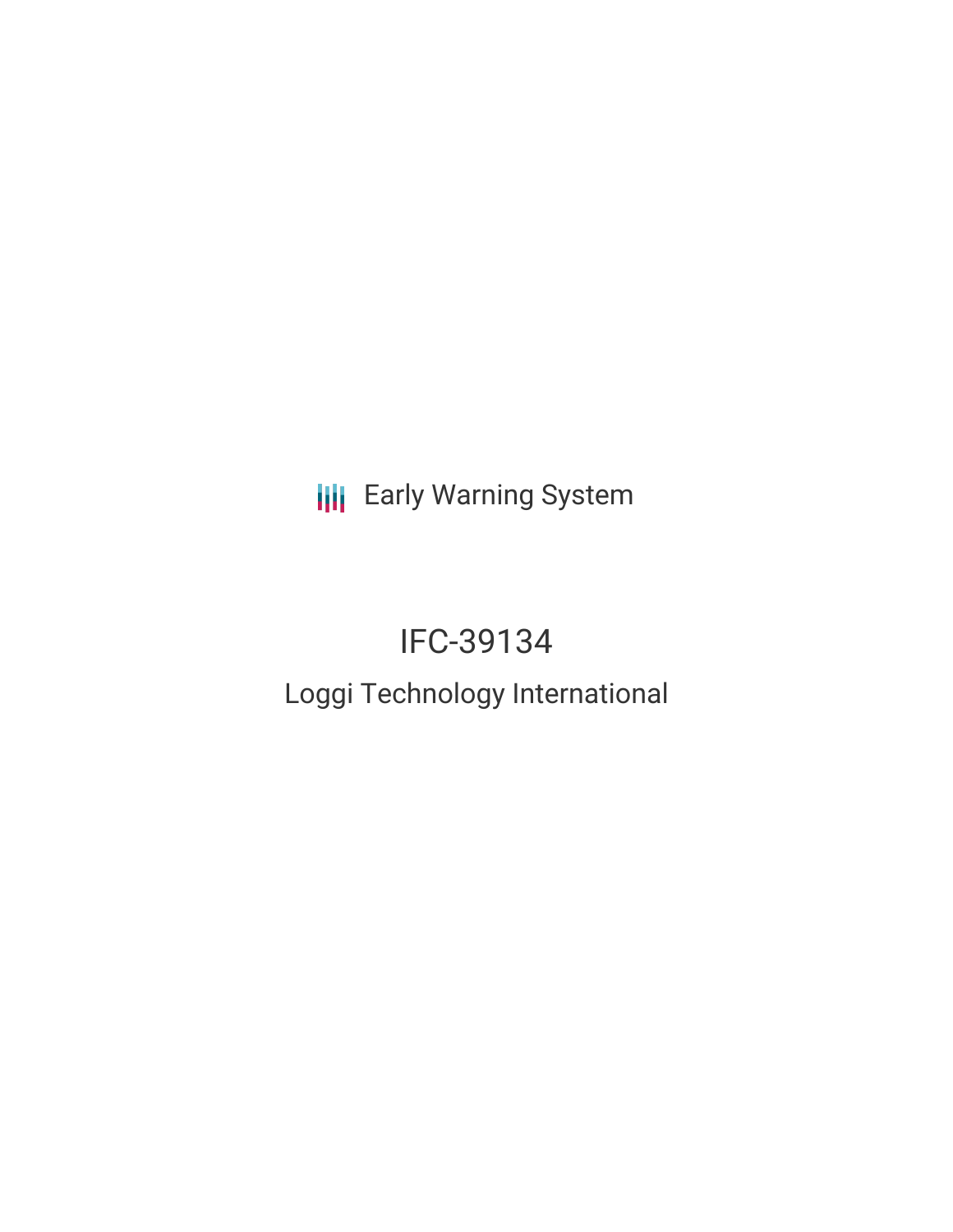

#### **Quick Facts**

| <b>Countries</b>               | Brazil                                  |
|--------------------------------|-----------------------------------------|
| <b>Financial Institutions</b>  | International Finance Corporation (IFC) |
| <b>Status</b>                  | Active                                  |
| <b>Bank Risk Rating</b>        | B                                       |
| <b>Voting Date</b>             | 2016-12-26                              |
| <b>Borrower</b>                | LOGGI TECHNOLOGY INTERNATIONAL          |
| <b>Sectors</b>                 | Industry and Trade, Infrastructure      |
| <b>Investment Type(s)</b>      | Equity                                  |
| <b>Investment Amount (USD)</b> | $$5.00$ million                         |
| <b>Project Cost (USD)</b>      | $$5.00$ million                         |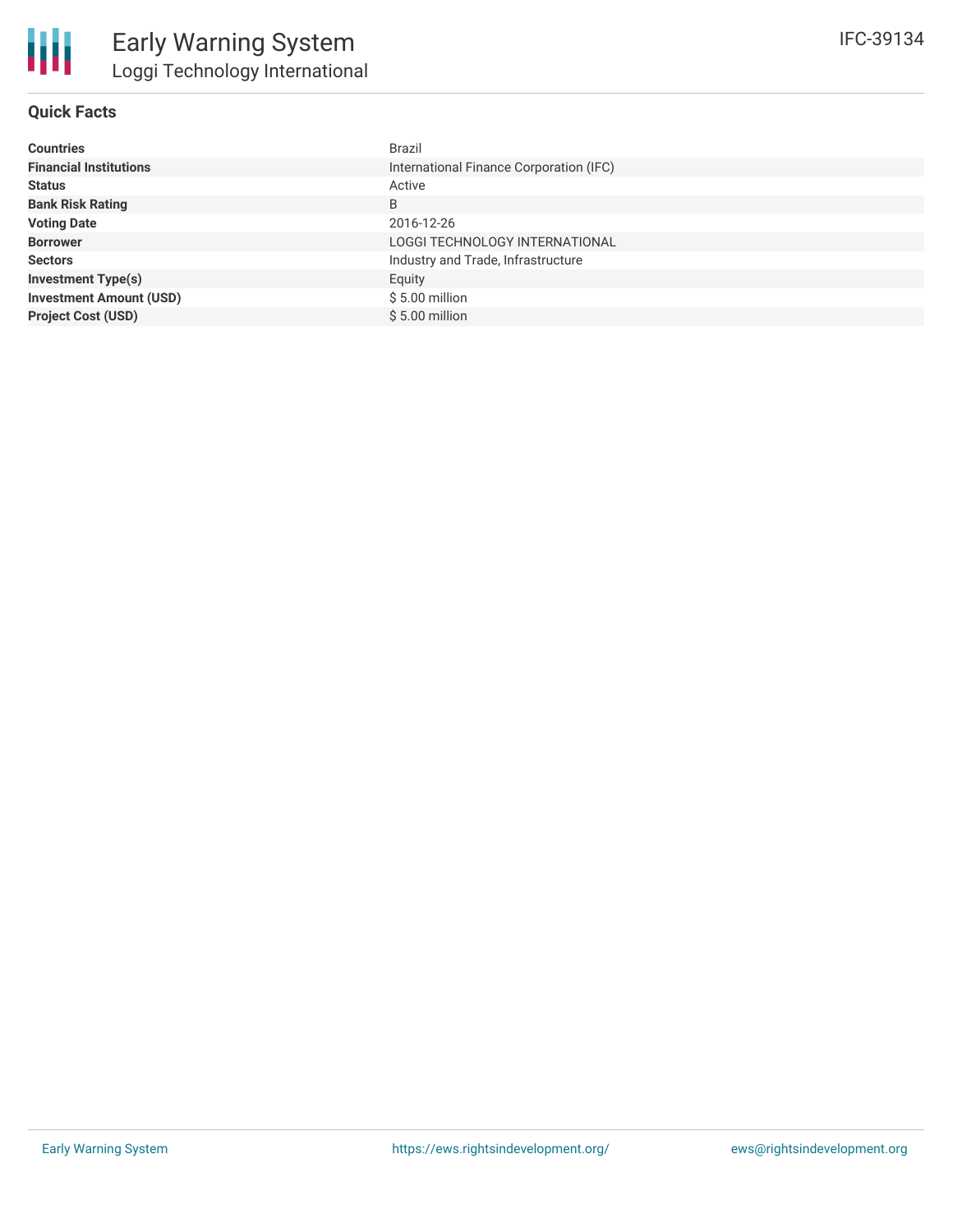

#### **Project Description**

#### PROJECT DESCRIPTION

IFC is considering an equity investment of up to \$5 million in Loggi Technology ("Loggi"). Founded in 2013, Loggi is a Brazilian technology company that enables businesses, retailers, e-retailers, and restaurants to access a sizeable network of independent motorcycle couriers through its technology platform to provide fast, efficient, and delivery services in urban areas. Its primary interface with users is through smartphone app that connects independent motorcycle couriers with delivery assignments requested by end-users. Based in greater Suo Paulo, Loggi also has operations in the cities of Rio (Rio de Janeiro state), Belo Horizonte (Minais Gerais state), Curitiba (Parans state), and Porto Alegre (Rio Grande do Sul state), with plans to expand to other states as well. In addition to administrative offices in the Suo Paulo region, Rio, Belo Horizonte, and Curitiba, it also has a distribution center in Suo Paulo for "cross-docking" purposes (repacking bulk e-commerce orders originating from clients' warehouses into smaller batches for at-home deliveries by vans and motorcycles), with plans for adding others. The company is owned by its founders and initial investors, including Kaszek Ventures, Qualcomm Ventures, Monashees Capital, and Dragoneer Investment Group. IFC is considering an equity investment of approximately \$5 million. Funding will be used expand growth in 10 cities throughout Brazil.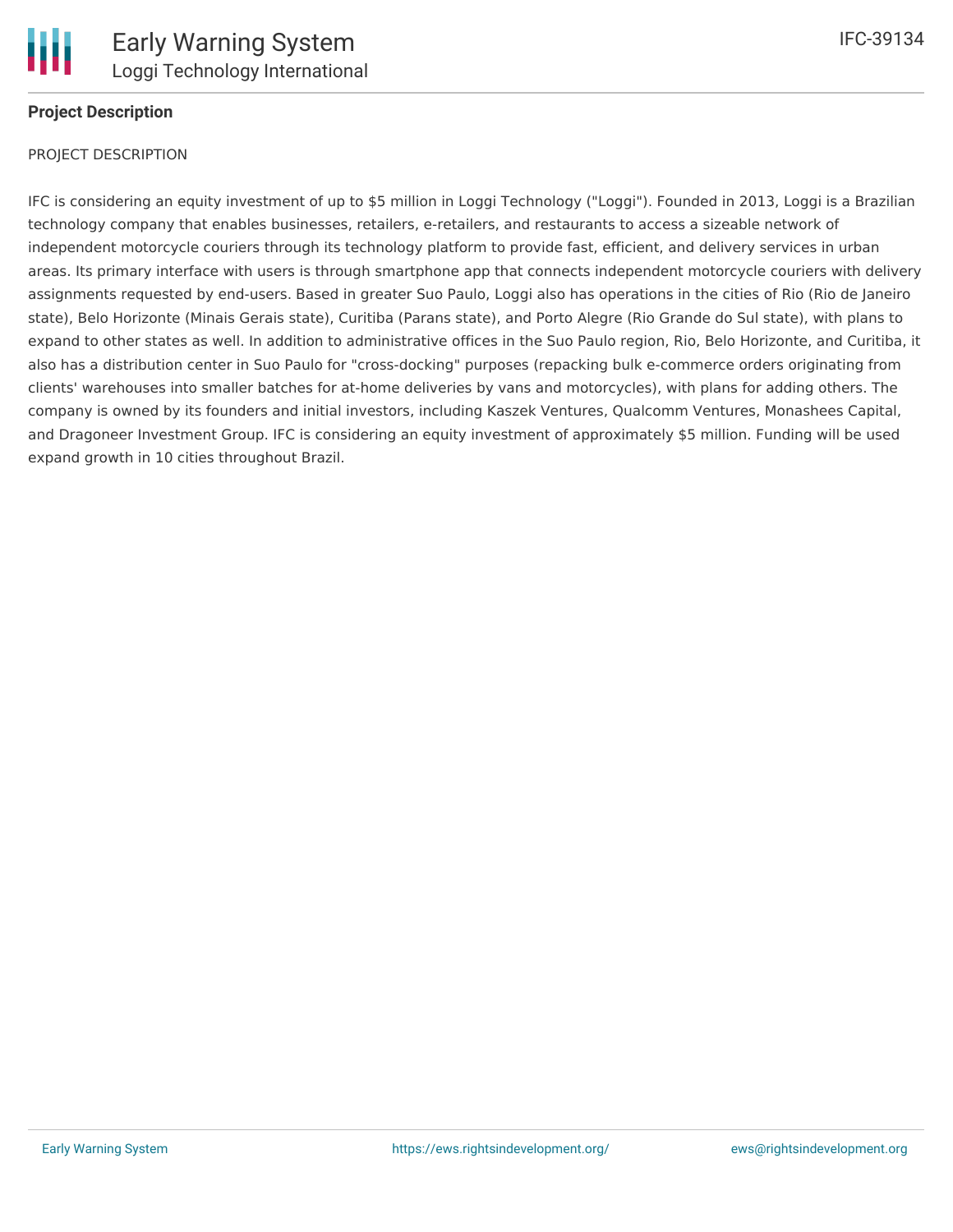#### **Investment Description**

• International Finance Corporation (IFC)

The project sponsors are Fabien Mendez (Co-Founder and CEO) and Arthur Debert (Co-Founder and CPO). Fabien Mendez is the former founder of Brazilian ride-sharing company GoJames, and formerly worked at J.P. Morgan, BNP Paribas, and Ernst & Young. Arthur Debert is the former CTO of subtitling and translation platform Amara, and former CTO of Brazilian online advertising agency, Gringo.

Additional investors include Kaszek Ventures, Monashees Ventures, Qualcomm Ventures, and Dragoneer Investment Group.